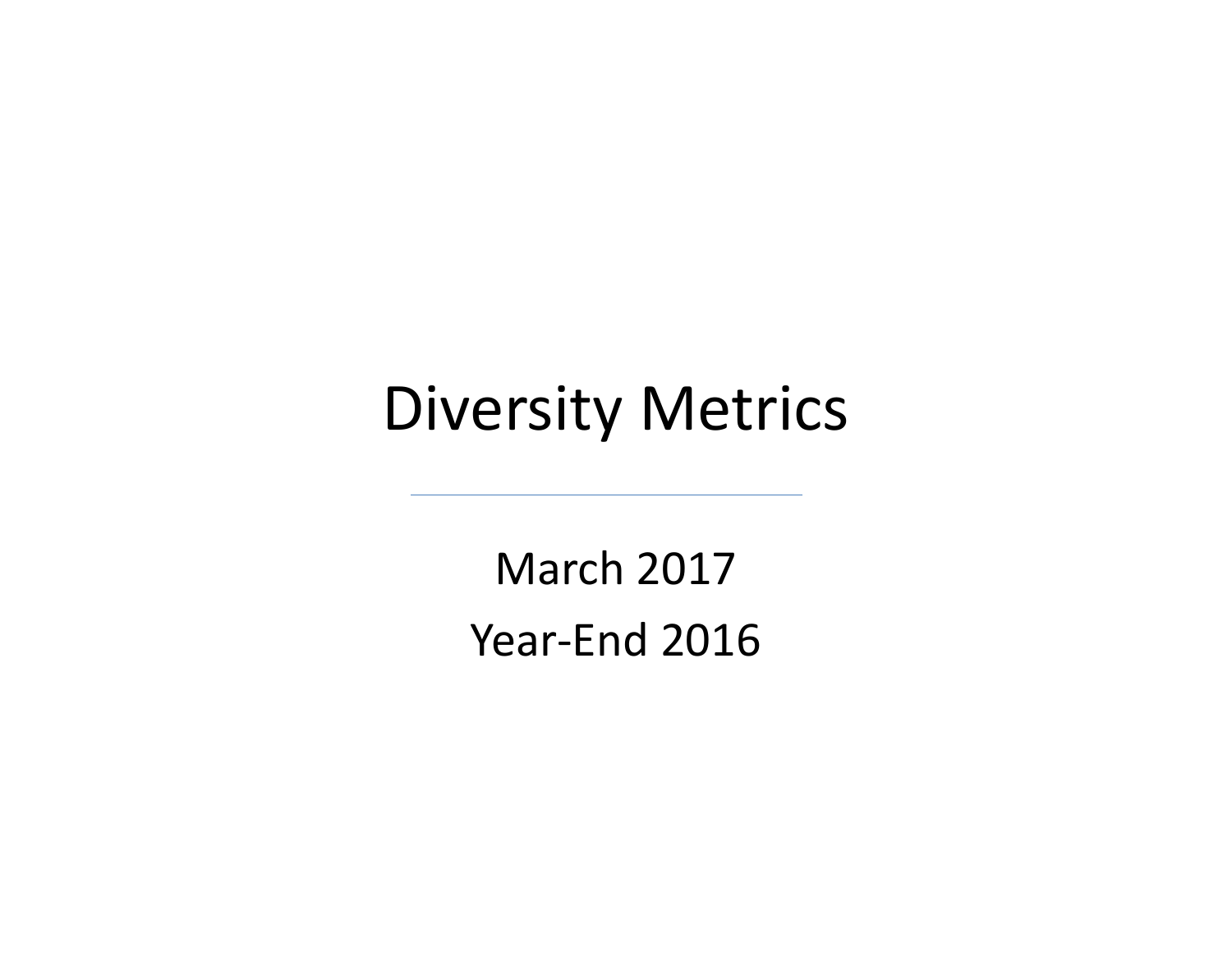## Full‐Time Workforce

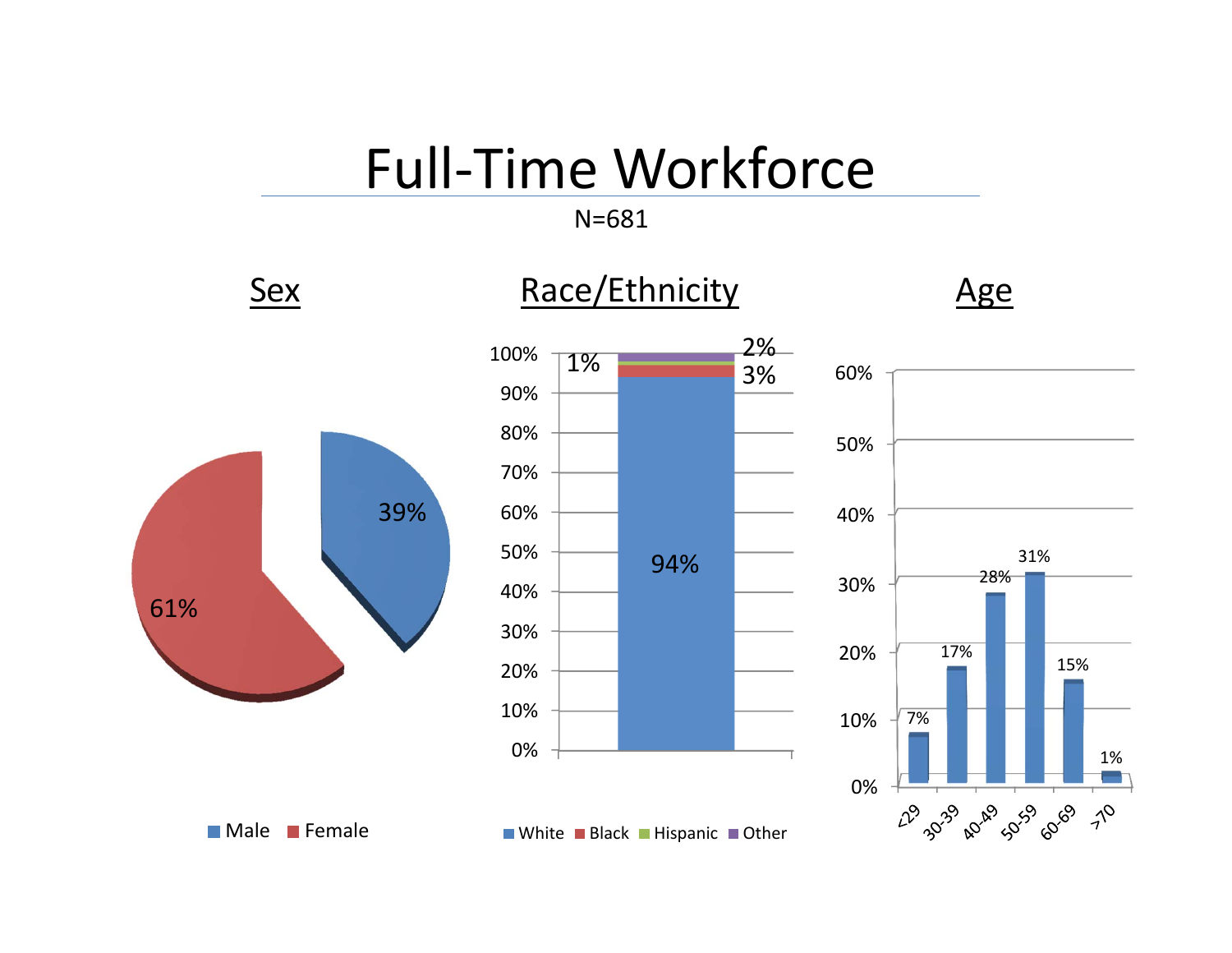## Officials and Administrators

#### **Sex** Race/Ethnicity Age N=44

55%

14%

2%

 $7^\circ$ 

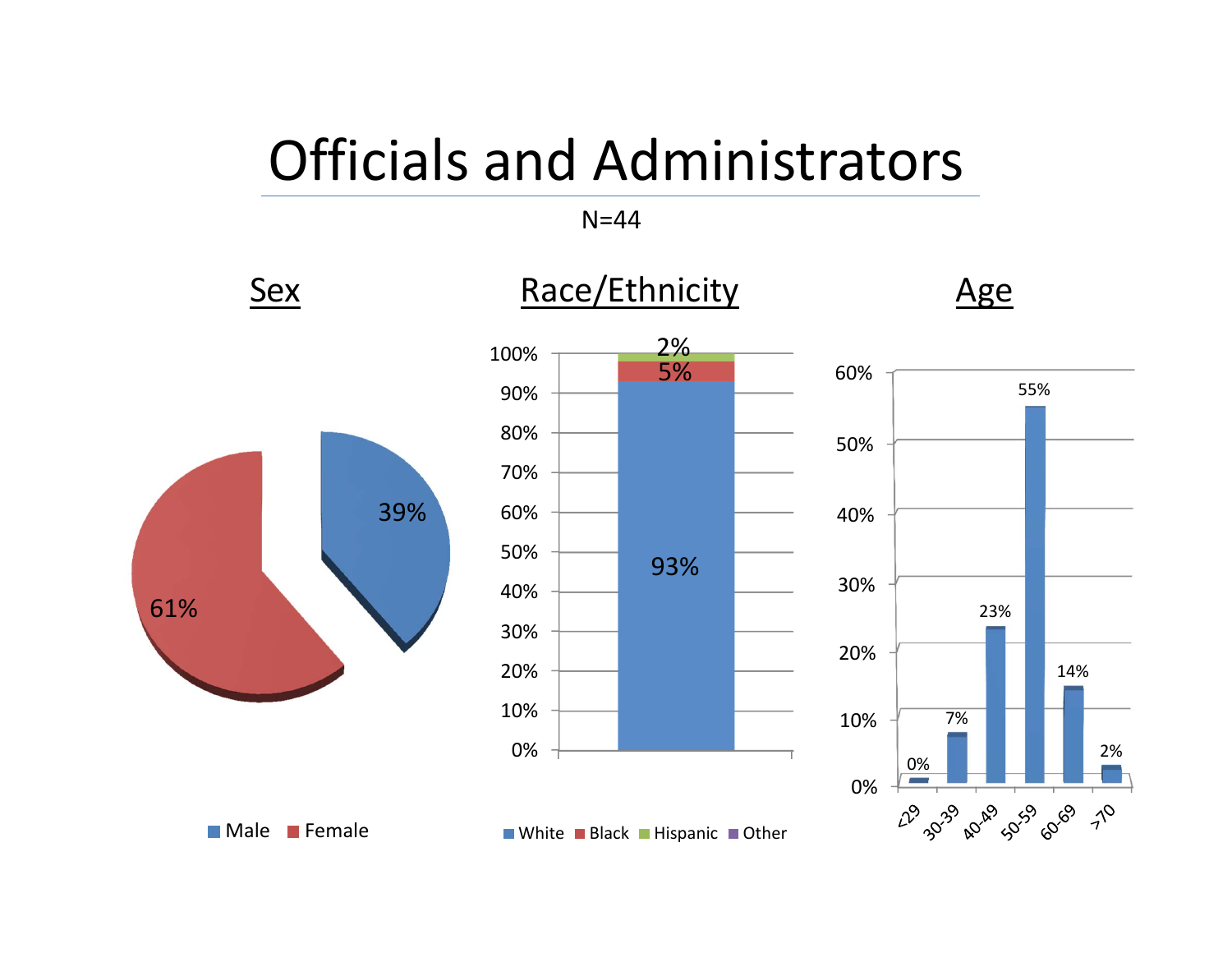## Professional

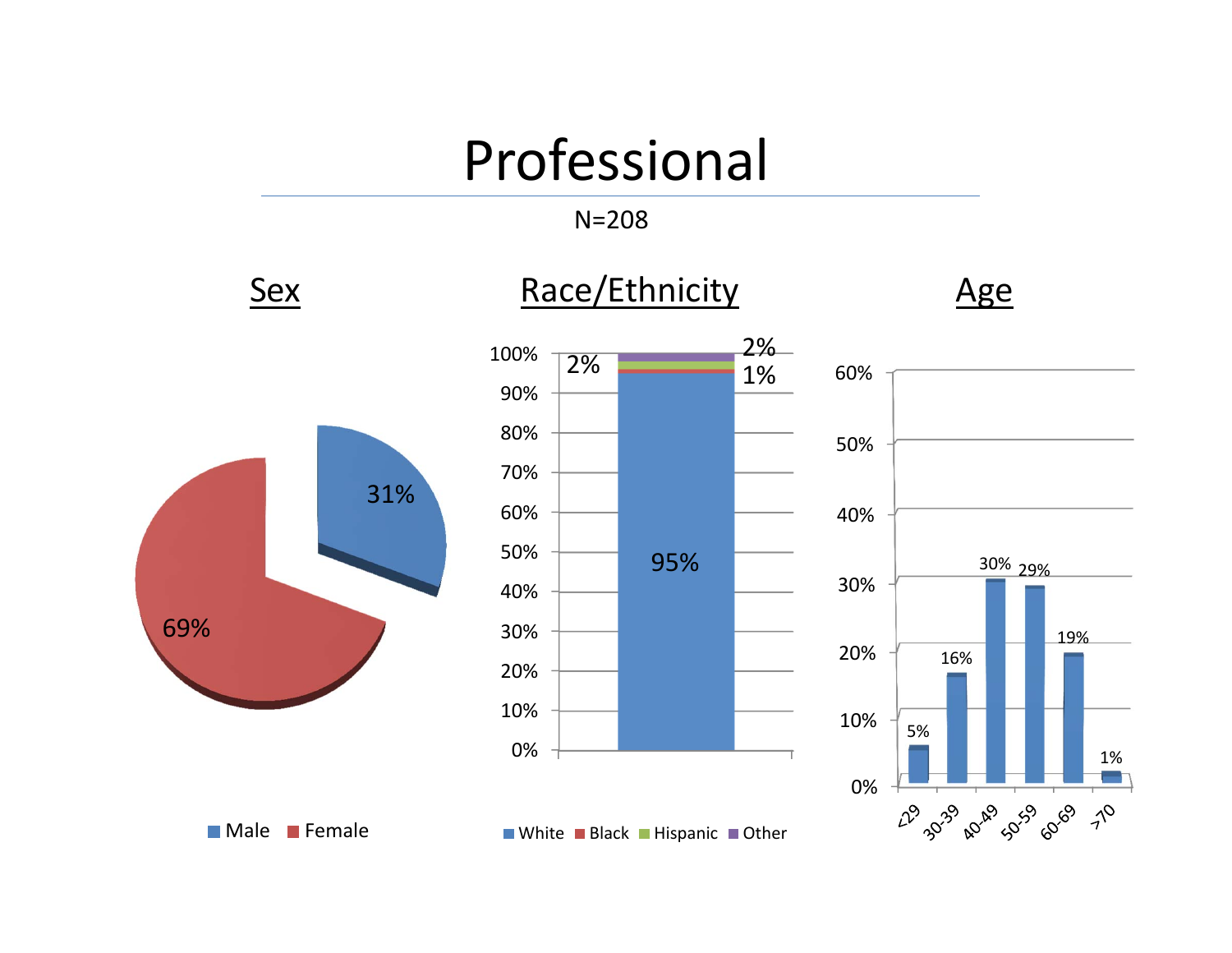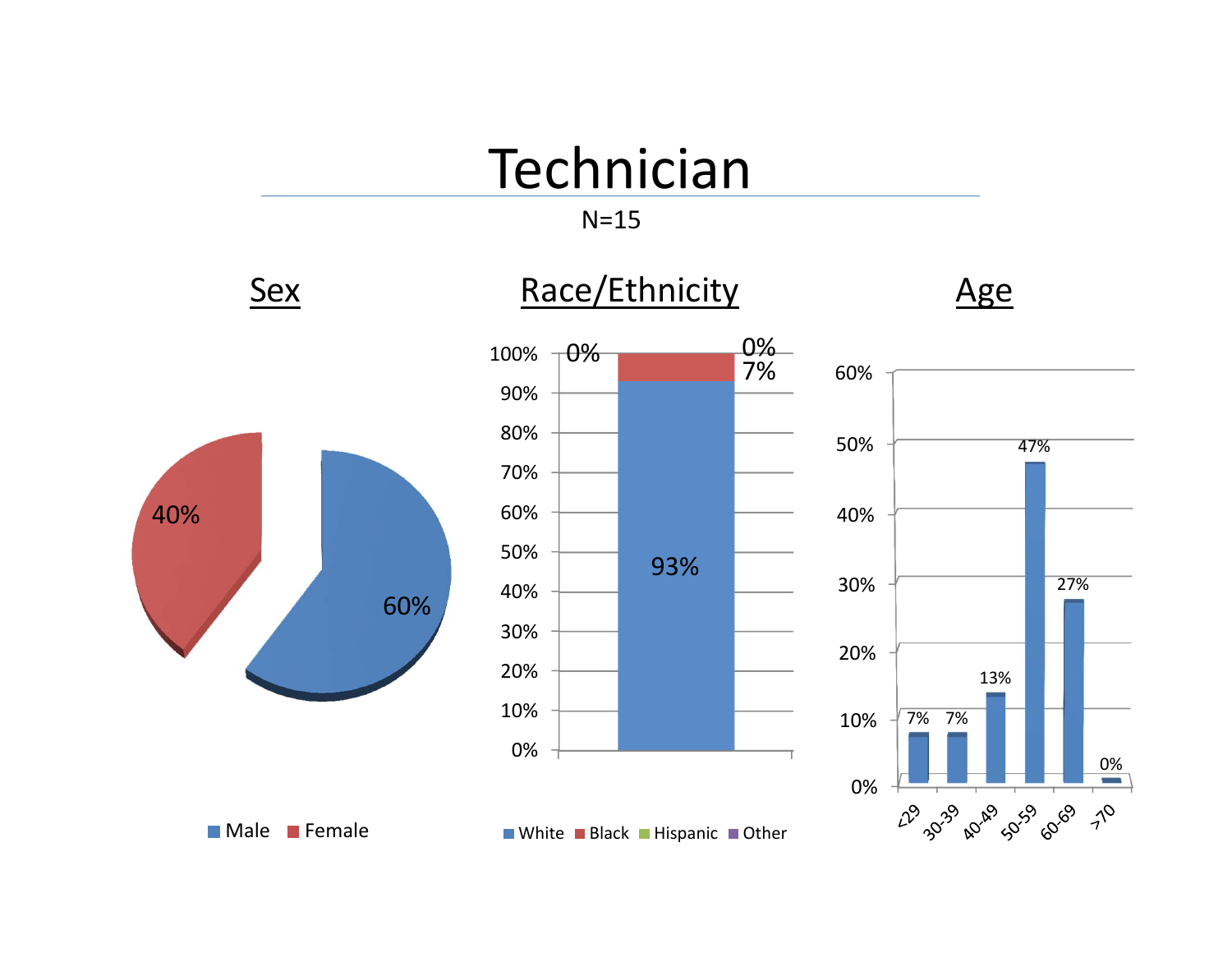### Protective Services

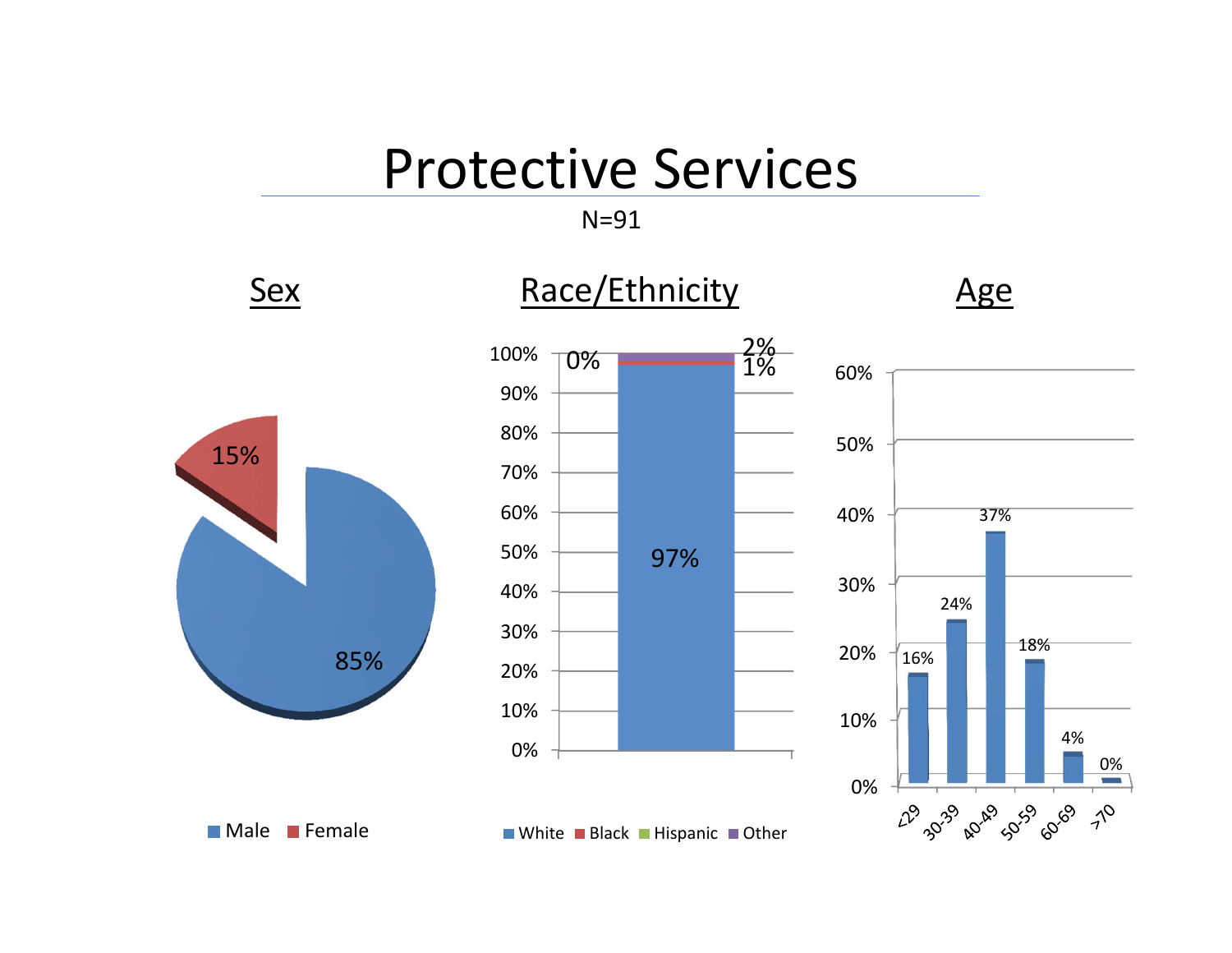### Para‐Professionals

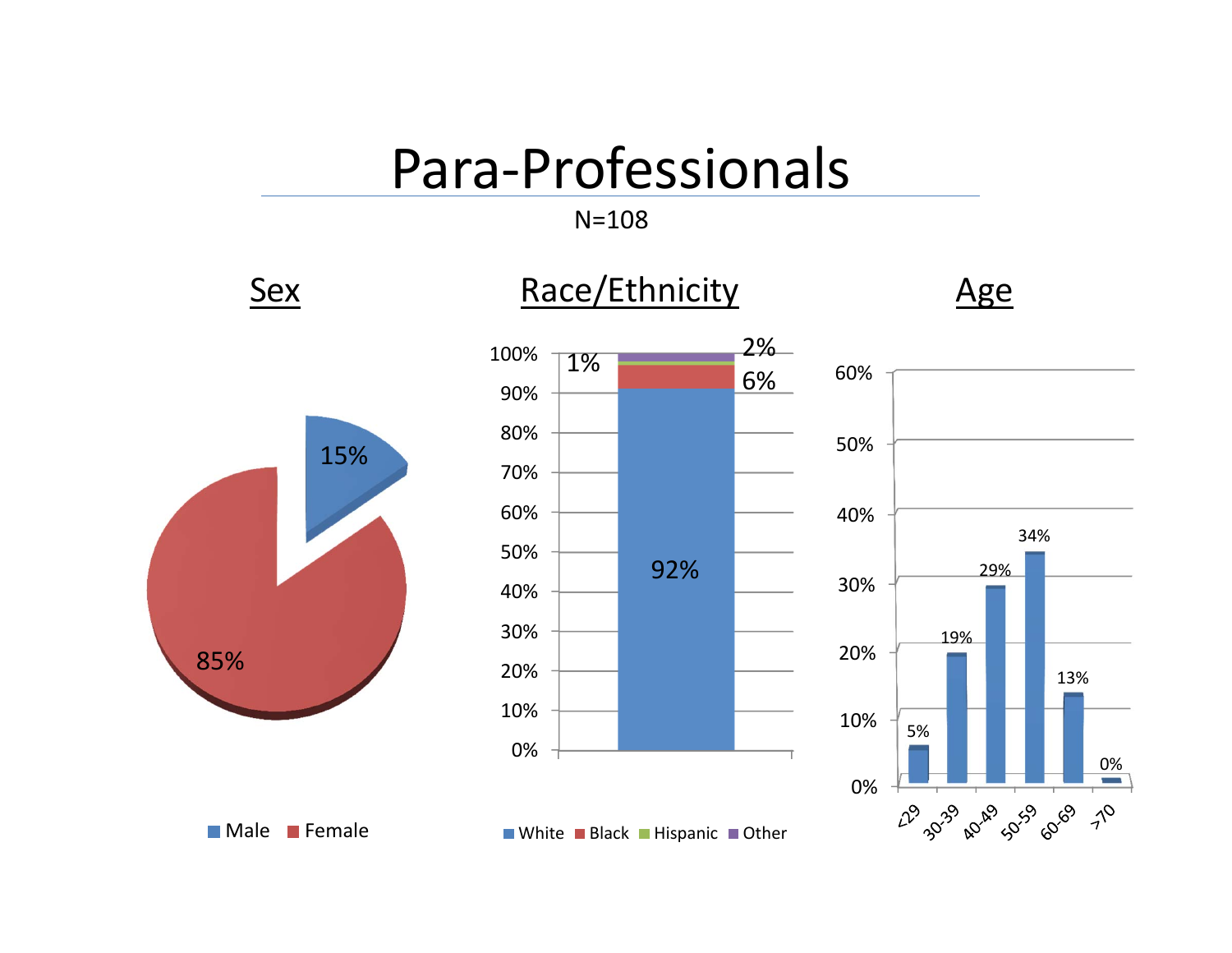### Office and Clerical

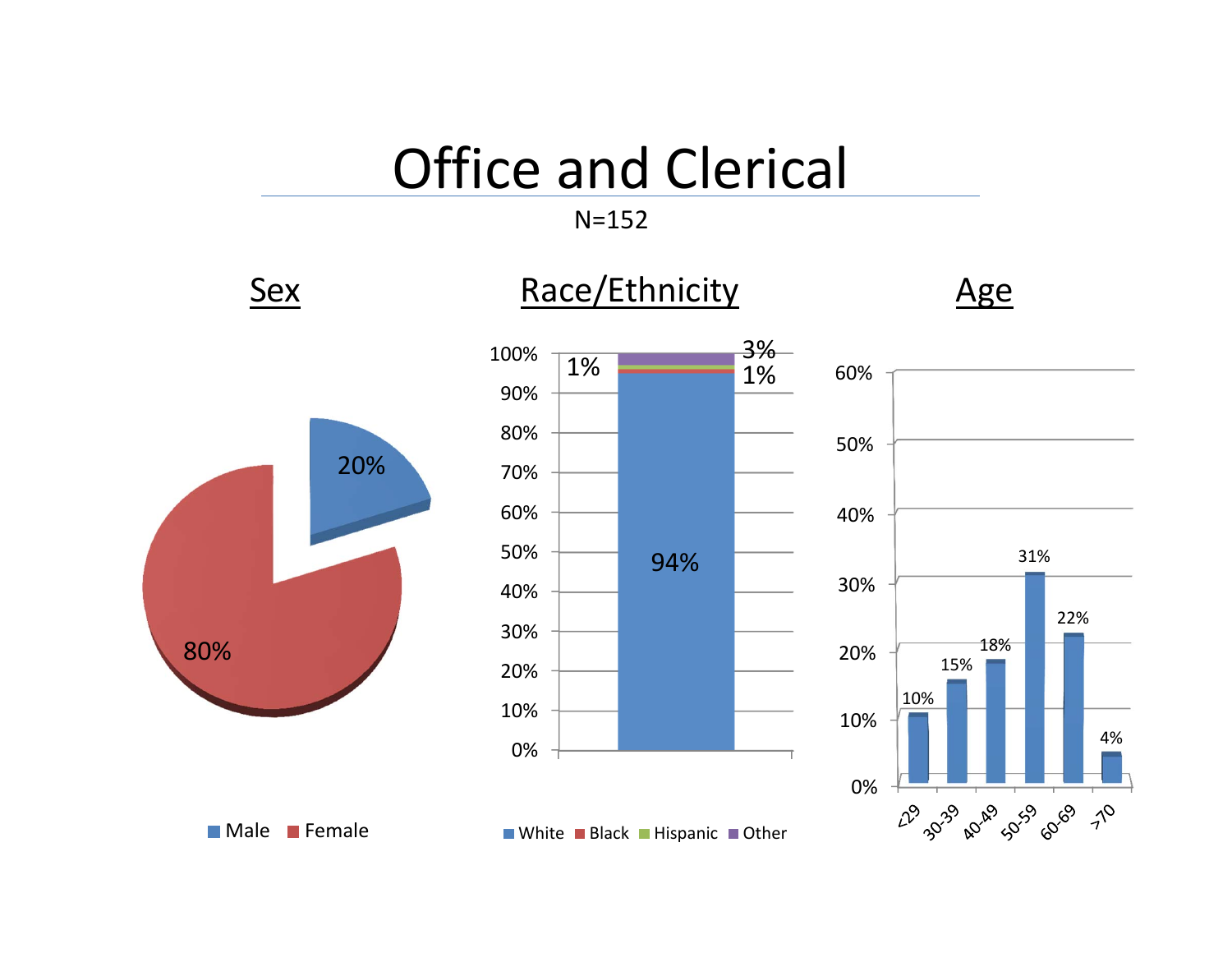## Skilled Craft

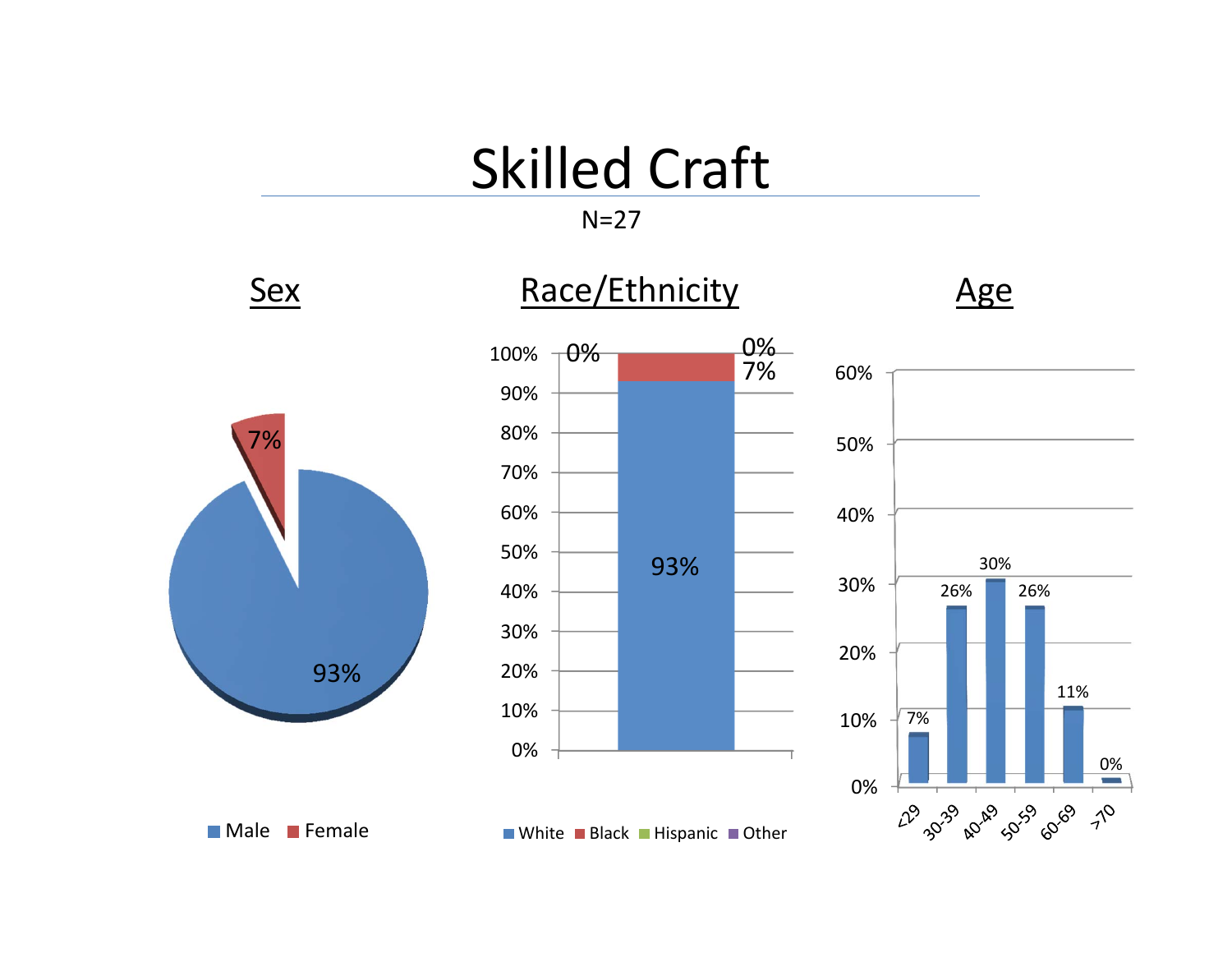#### Service Maintenance

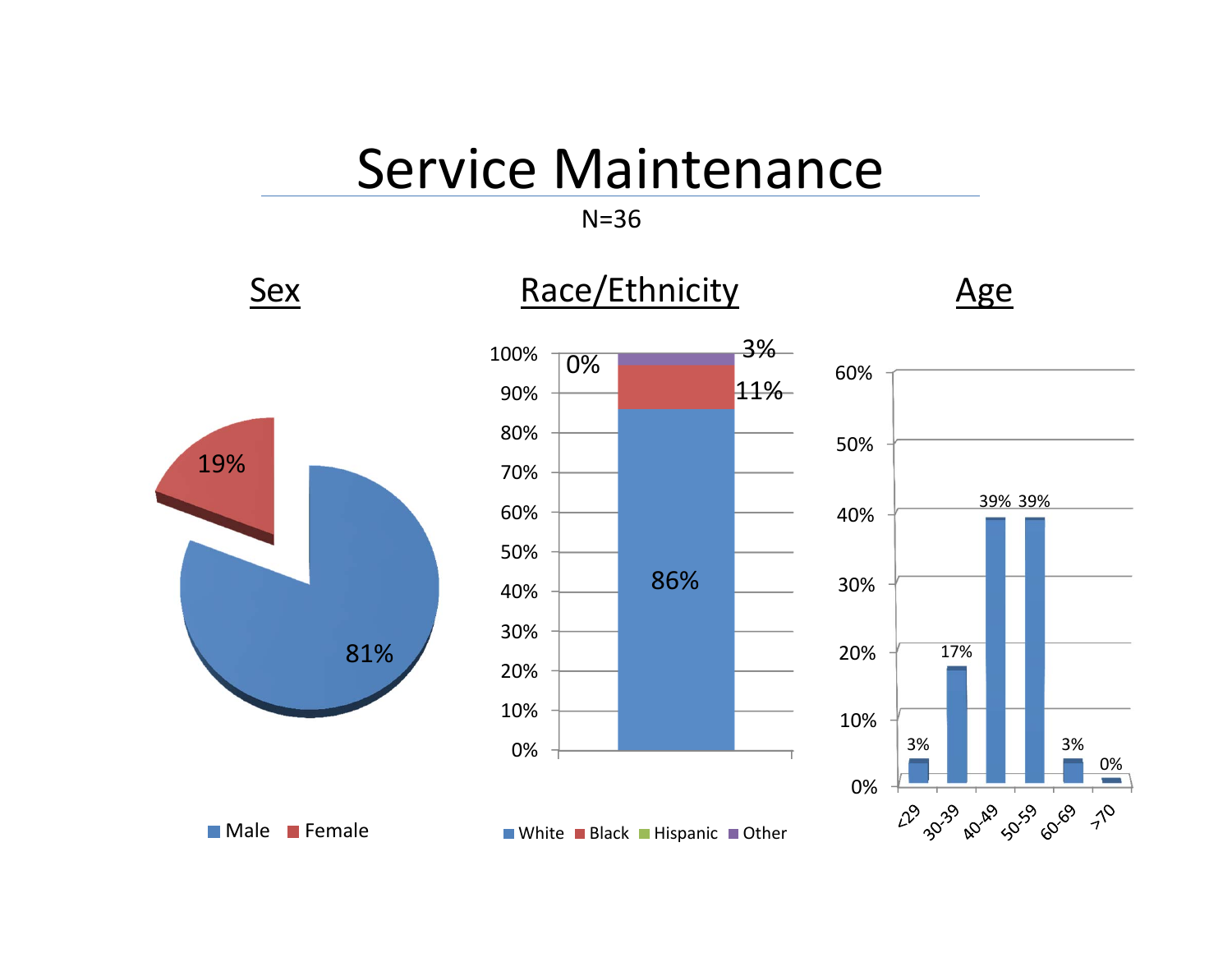## Year End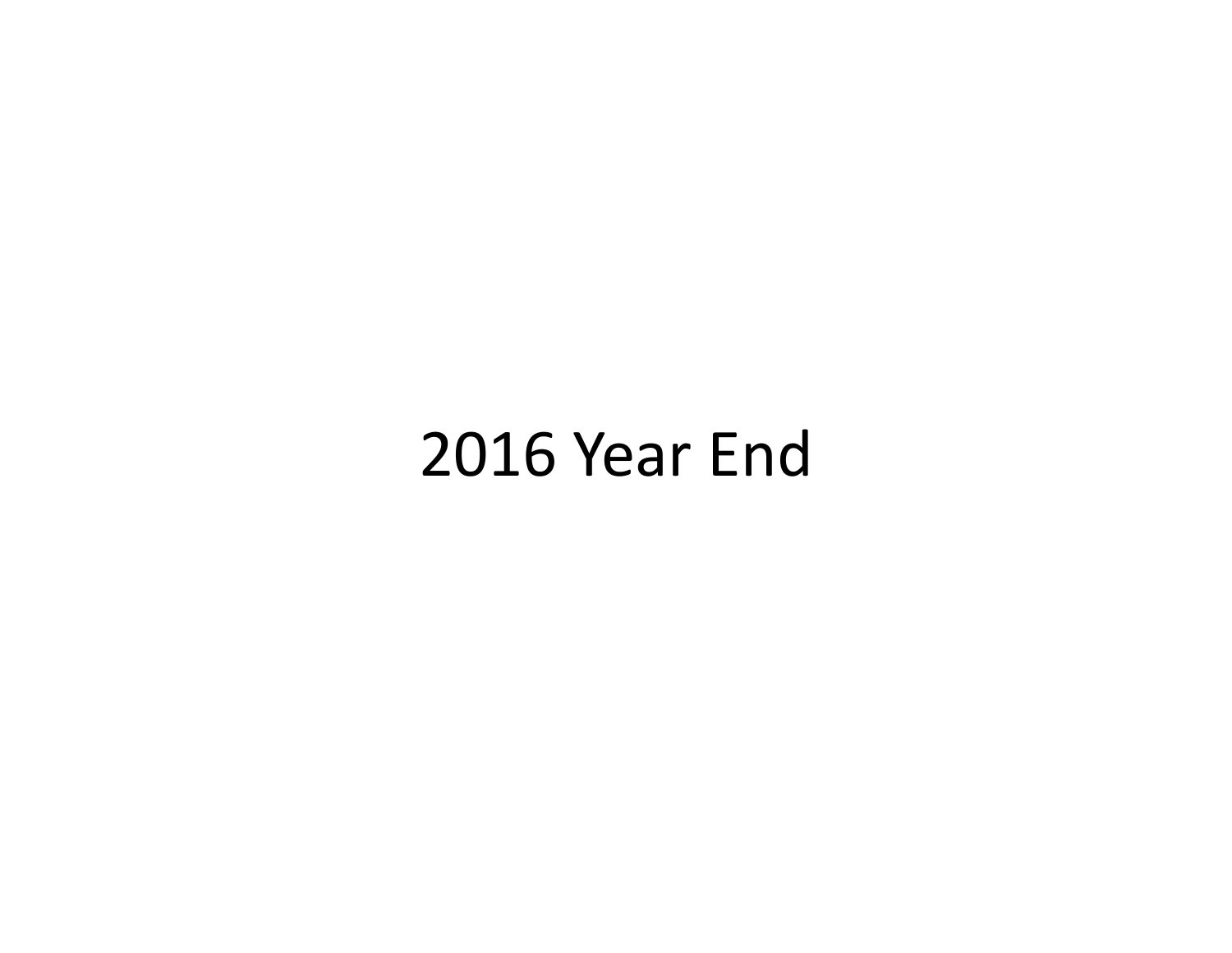### New Hires, 2016

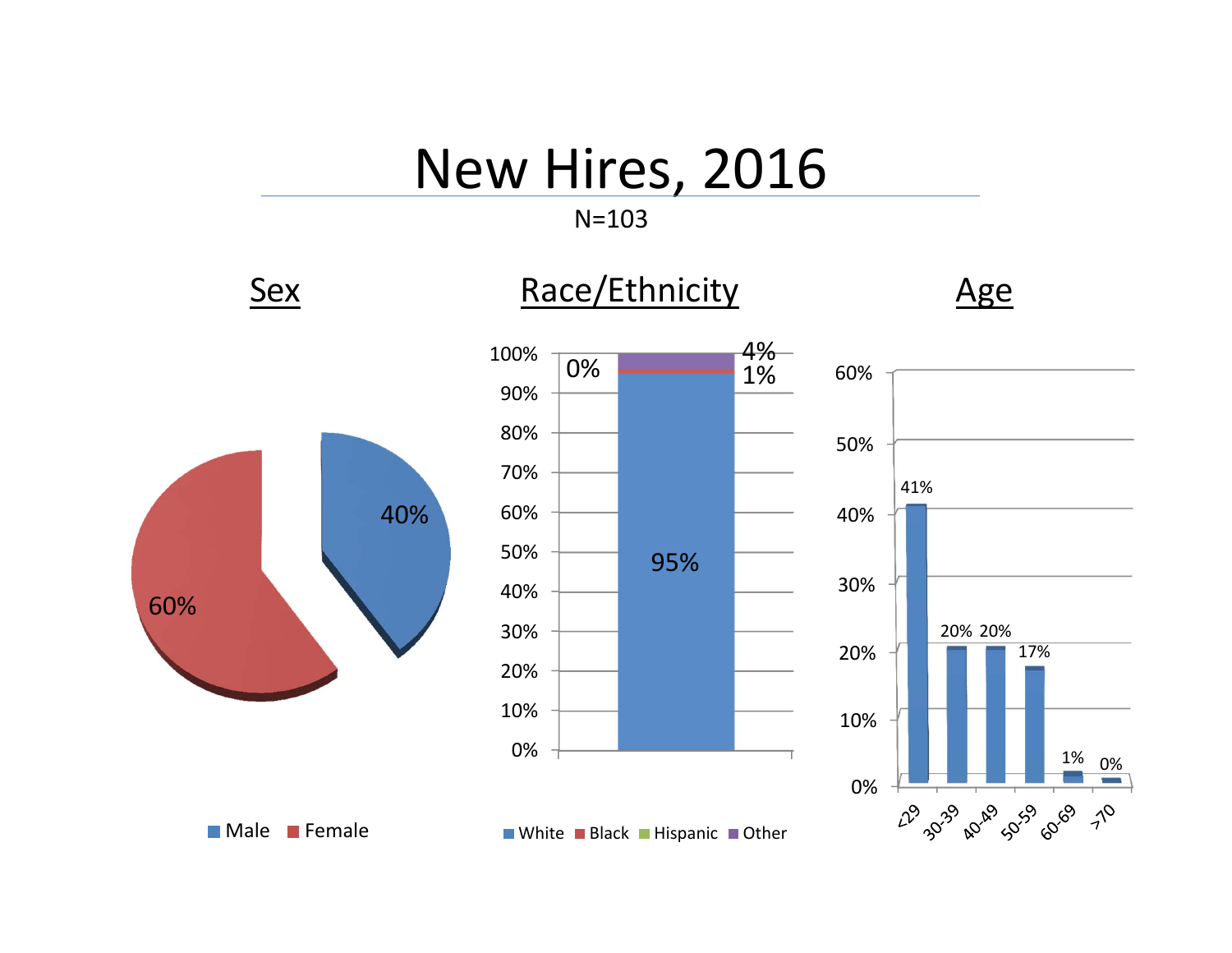## Separations from Employment, 2016